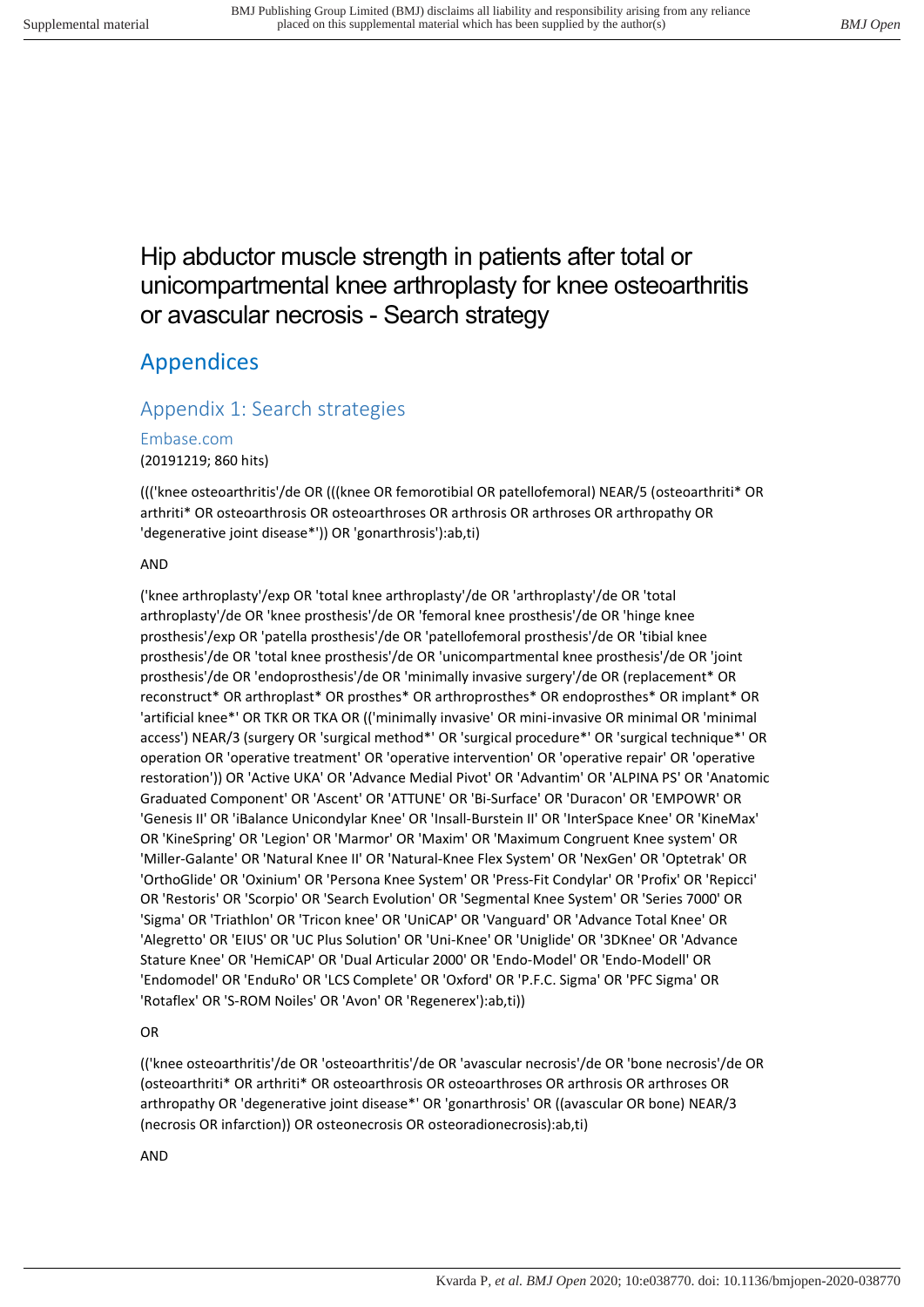('knee arthroplasty'/exp OR 'total knee arthroplasty'/de OR 'knee prosthesis'/de OR 'femoral knee prosthesis'/de OR 'hinge knee prosthesis'/exp OR 'patella prosthesis'/de OR 'patellofemoral prosthesis'/de OR 'tibial knee prosthesis'/de OR 'total knee prosthesis'/de OR 'unicompartmental knee prosthesis'/de OR (((knee OR femorotibial OR patella\* OR patellofemoral) NEAR/3 (replacement\* OR reconstruct\* OR arthroplast\* OR prosthes\* OR arthroprosthes\* OR endoprosthes\* OR implant\*)) OR 'artificial knee\*' OR TKR OR TKA OR 'Active UKA' OR 'Advance Medial Pivot' OR 'Advantim' OR 'ALPINA PS' OR 'Anatomic Graduated Component' OR 'Ascent' OR 'ATTUNE' OR 'Bi-Surface' OR 'Duracon' OR 'EMPOWR' OR 'Genesis II' OR 'iBalance Unicondylar Knee' OR 'Insall-Burstein II' OR 'InterSpace Knee' OR 'KineMax' OR 'KineSpring' OR 'Legion' OR 'Marmor' OR 'Maxim' OR 'Maximum Congruent Knee system' OR 'Miller-Galante' OR 'Natural Knee II' OR 'Natural-Knee Flex System' OR 'NexGen' OR 'Optetrak' OR 'OrthoGlide' OR 'Oxinium' OR 'Persona Knee System' OR 'Press-Fit Condylar' OR 'Profix' OR 'Repicci' OR 'Restoris' OR 'Scorpio' OR 'Search Evolution' OR 'Segmental Knee System' OR 'Series 7000' OR 'Sigma' OR 'Triathlon' OR 'Tricon knee' OR 'UniCAP' OR 'Vanguard' OR 'Advance Total Knee' OR 'Alegretto' OR 'EIUS' OR 'UC Plus Solution' OR 'Uni-Knee' OR 'Uniglide' OR '3DKnee' OR 'Advance Stature Knee' OR 'HemiCAP' OR 'Dual Articular 2000' OR 'Endo-Model' OR 'Endo-Modell' OR 'Endomodel' OR 'EnduRo' OR 'LCS Complete' OR 'Oxford' OR 'P.F.C. Sigma' OR 'PFC Sigma' OR 'Rotaflex' OR 'S-ROM Noiles' OR 'Avon' OR 'Regenerex'):ab,ti)))

#### AND

('muscle strength'/de OR 'muscle weakness'/de OR 'torque'/de OR 'hip abductor muscle'/de OR 'pelvic movement'/de OR (((muscle OR muscular) NEAR/3 (strength OR power OR force OR weakness OR weakening OR insufficiency OR fatigue OR deficit\*)) OR torque OR 'torsional moment\*' OR 'turning force\*' OR newton-meter\* OR 'hip abduct\*' OR gluteus OR 'gluteal muscle\*' OR 'abduction motion' OR ((pelvic OR pelvis) NEAR/3 movement\*)):ab,ti)

#### NOT

(('animal'/de OR 'animal experiment'/exp OR 'nonhuman'/de) NOT ('human'/exp OR 'human experiment'/de))

### Ovid Medline

#### (20191219; 449 hits)

(((osteoarthritis, knee/ OR (((knee OR femorotibial OR patellofemoral) ADJ5 (osteoarthriti\* OR arthriti\* OR osteoarthrosis OR osteoarthroses OR arthrosis OR arthroses OR arthropathy OR degenerative joint disease\*)) OR gonarthrosis).ab,ti.)

#### AND

(arthroplasty, replacement, knee/ OR arthroplasty/ OR arthroplasty, replacement/ OR knee prosthesis/ OR joint prosthesis/ OR "prostheses and implants"/ OR minimally invasive surgical procedures/ OR (replacement\* OR reconstruct\* OR arthroplast\* OR prosthes\* OR arthroprosthes\* OR endoprosthes\* OR implant\* OR artificial knee\* OR TKR OR TKA OR ((minimally invasive OR miniinvasive OR minimal OR minimal access) ADJ3 (surgery OR surgical method\* OR surgical procedure\* OR surgical technique\* OR operation OR operative treatment OR operative intervention OR operative repair OR operative restoration)) OR Active UKA OR Advance Medial Pivot OR Advantim OR ALPINA PS OR Anatomic Graduated Component OR Ascent OR ATTUNE OR Bi-Surface OR Duracon OR EMPOWR OR Genesis II OR iBalance Unicondylar Knee OR Insall-Burstein II OR InterSpace Knee OR KineMax OR KineSpring OR Legion OR Marmor OR Maxim OR Maximum Congruent Knee system OR Miller-Galante OR Natural Knee II OR Natural-Knee Flex System OR NexGen OR Optetrak OR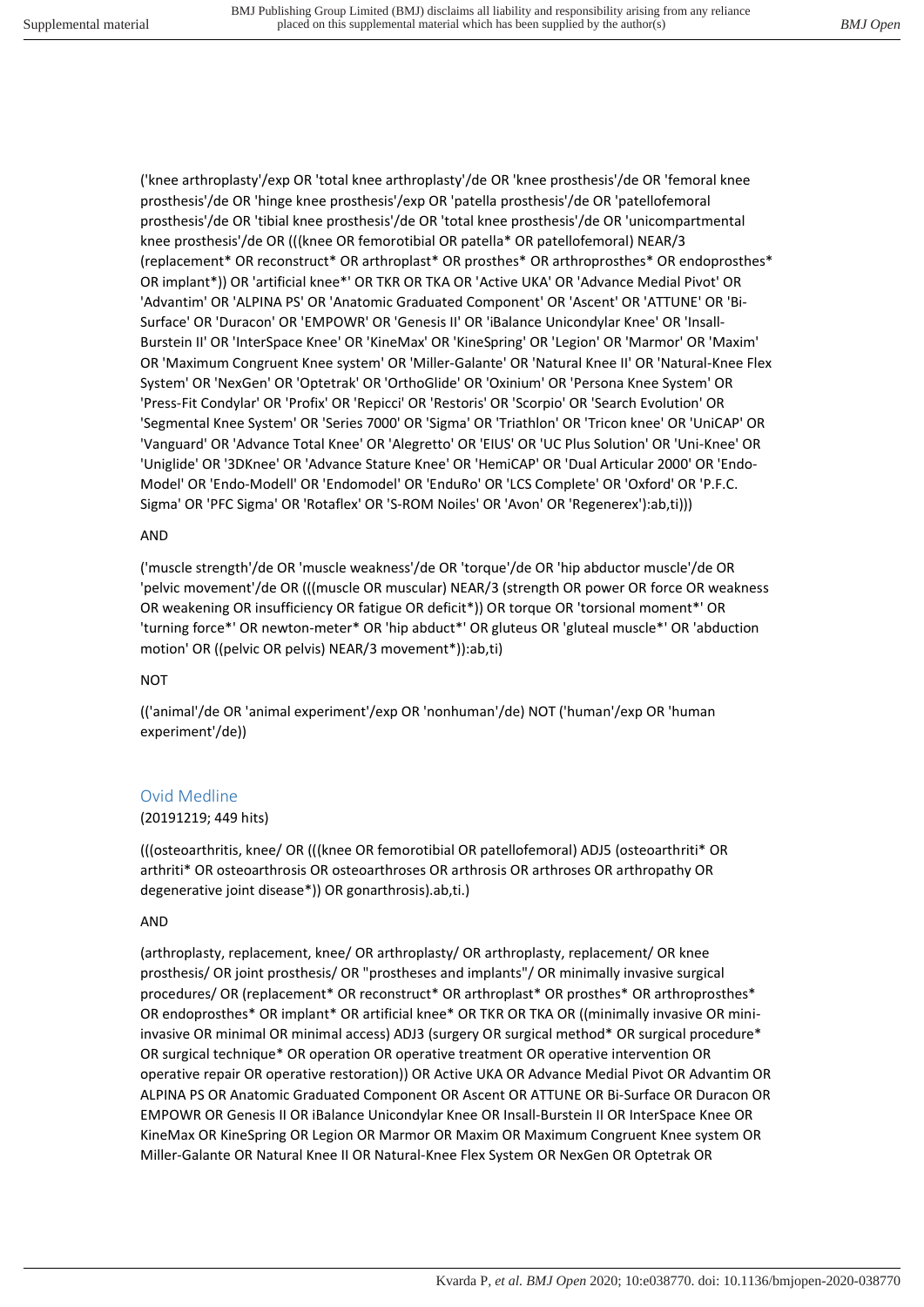OrthoGlide OR Oxinium OR Persona Knee System OR Press-Fit Condylar OR Profix OR Repicci OR Restoris OR Scorpio OR Search Evolution OR Segmental Knee System OR Series 7000 OR Sigma OR Triathlon OR Tricon knee OR UniCAP OR Vanguard OR Advance Total Knee OR Alegretto OR EIUS OR UC Plus Solution OR Uni-Knee OR Uniglide OR 3DKnee OR Advance Stature Knee OR HemiCAP OR Dual Articular 2000 OR Endo-Model OR Endo-Modell OR Endomodel OR EnduRo OR LCS Complete OR Oxford OR PFC Sigma OR Rotaflex OR S-ROM Noiles OR Avon OR Regenerex).ab,ti.))

#### OR

((osteoarthritis, knee/ OR osteoarthritis/ OR osteonecrosis/ OR (osteoarthriti\* OR arthriti\* OR osteoarthrosis OR osteoarthroses OR arthrosis OR arthroses OR arthropathy OR degenerative joint disease\* OR gonarthrosis OR ((avascular OR bone) ADJ3 (necrosis OR infarction)) OR osteonecrosis OR osteoradionecrosis).ab,ti.)

#### AND

(arthroplasty, replacement, knee/ OR knee prosthesis/ OR (((knee OR femorotibial OR patella\* OR patellofemoral) ADJ3 (replacement\* OR reconstruct\* OR arthroplast\* OR prosthes\* OR arthroprosthes\* OR endoprosthes\* OR implant\*)) OR artificial knee\* OR TKR OR TKA OR Active UKA OR Advance Medial Pivot OR Advantim OR ALPINA PS OR Anatomic Graduated Component OR Ascent OR ATTUNE OR Bi-Surface OR Duracon OR EMPOWR OR Genesis II OR iBalance Unicondylar Knee OR Insall-Burstein II OR InterSpace Knee OR KineMax OR KineSpring OR Legion OR Marmor OR Maxim OR Maximum Congruent Knee system OR Miller-Galante OR Natural Knee II OR Natural-Knee Flex System OR NexGen OR Optetrak OR OrthoGlide OR Oxinium OR Persona Knee System OR Press-Fit Condylar OR Profix OR Repicci OR Restoris OR Scorpio OR Search Evolution OR Segmental Knee System OR Series 7000 OR Sigma OR Triathlon OR Tricon knee OR UniCAP OR Vanguard OR Advance Total Knee OR Alegretto OR EIUS OR UC Plus Solution OR Uni-Knee OR Uniglide OR 3DKnee OR Advance Stature Knee OR HemiCAP OR Dual Articular 2000 OR Endo-Model OR Endo-Modell OR Endomodel OR EnduRo OR LCS Complete OR Oxford OR PFC Sigma OR Rotaflex OR S-ROM Noiles OR Avon OR Regenerex).ab,ti.)))

#### AND

(muscle strength/ OR muscle weakness/ OR torque/ OR (((muscle OR muscular) ADJ3 (strength OR power OR force OR weakness OR weakening OR insufficiency OR fatigue OR deficit\*)) OR torque OR torsional moment\* OR turning force\* OR newton-meter\* OR hip abduct\* OR gluteus OR gluteal muscle\* OR abduction motion OR ((pelvic OR pelvis) ADJ3 movement\*)).ab,ti.)

#### NOT

(exp animals/ NOT humans/)

#### **SportDiscus**

#### (20191219; 283 hits)

(((((((TI knee OR AB knee OR TI femorotibial OR AB femorotibial OR TI patellofemoral OR AB patellofemoral) N5 (TI osteoarthriti\* OR AB osteoarthriti\* OR TI arthriti\* OR AB arthriti\* OR TI osteoarthrosis OR AB osteoarthrosis OR TI osteoarthroses OR AB osteoarthroses OR TI arthrosis OR AB arthrosis OR TI arthroses OR AB arthroses OR TI arthropathy OR AB arthropathy OR TI "degenerative joint disease\*" OR AB "degenerative joint disease\*")) OR TI gonarthrosis OR AB gonarthrosis)) AND (DE "ARTHROPLASTY" OR DE "TOTAL knee replacement" OR DE "ARTIFICIAL joints" OR DE "PROSTHETICS" OR DE "ARTIFICIAL knees" OR (TI replacement\* OR AB replacement\*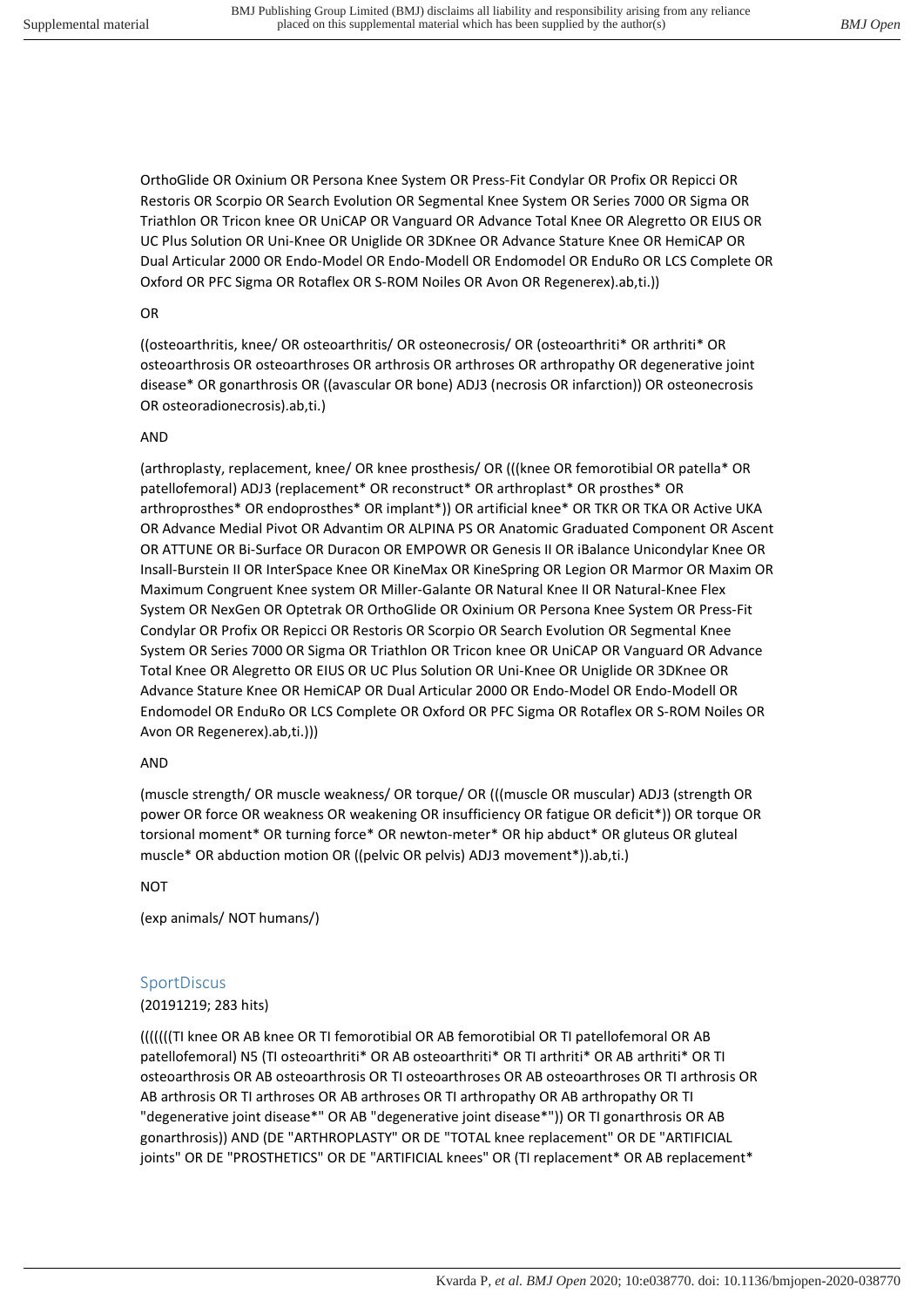OR TI reconstruct\* OR AB reconstruct\* OR TI arthroplast\* OR AB arthroplast\* OR TI prosthes\* OR AB prosthes\* OR TI arthroprosthes\* OR AB arthroprosthes\* OR TI endoprosthes\* OR AB endoprosthes\* OR TI implant\* OR AB implant\* OR TI "artificial knee\*" OR AB "artificial knee\*" OR TI TKR OR AB TKR OR TI TKA OR AB TKA OR ((TI "minimally invasive" OR AB "minimally invasive" OR TI mini-invasive OR AB mini-invasive OR TI minimal OR AB minimal OR TI "minimal access" OR AB "minimal access") N3 (TI surgery OR AB surgery OR TI "surgical method\*" OR AB "surgical method\*" OR TI "surgical procedure\*" OR AB "surgical procedure\*" OR TI "surgical technique\*" OR AB "surgical technique\*" OR TI operation OR AB operation OR TI "operative treatment" OR AB "operative treatment" OR TI "operative intervention" OR AB "operative intervention" OR TI "operative repair" OR AB "operative repair" OR TI "operative restoration" OR AB "operative restoration")) OR TI "Active UKA" OR AB "Active UKA" OR TI "Advance Medial Pivot" OR AB "Advance Medial Pivot" OR TI Advantim OR AB Advantim OR TI "ALPINA PS" OR AB "ALPINA PS" OR TI "Anatomic Graduated Component" OR AB "Anatomic Graduated Component" OR TI Ascent OR AB Ascent OR TI ATTUNE OR AB ATTUNE OR TI Bi-Surface OR AB Bi-Surface OR TI Duracon OR AB Duracon OR TI EMPOWR OR AB EMPOWR OR TI "Genesis II" OR AB "Genesis II" OR TI "iBalance Unicondylar Knee" OR AB "iBalance Unicondylar Knee" OR TI "Insall-Burstein II" OR AB "Insall-Burstein II" OR TI "InterSpace Knee" OR AB "InterSpace Knee" OR TI KineMax OR AB KineMax OR TI KineSpring OR AB KineSpring OR TI Legion OR AB Legion OR TI Marmor OR AB Marmor OR TI Maxim OR AB Maxim OR TI "Maximum Congruent Knee system" OR AB "Maximum Congruent Knee system" OR TI Miller-Galante OR AB Miller-Galante OR TI "Natural Knee II" OR AB "Natural Knee II" OR TI "Natural-Knee Flex System" OR AB "Natural-Knee Flex System" OR TI NexGen OR AB NexGen OR TI Optetrak OR AB Optetrak OR TI OrthoGlide OR AB OrthoGlide OR TI Oxinium OR AB Oxinium OR TI "Persona Knee System" OR AB "Persona Knee System" OR TI "Press-Fit Condylar" OR AB "Press-Fit Condylar" OR TI Profix OR AB Profix OR TI Repicci OR AB Repicci OR TI Restoris OR AB Restoris OR TI Scorpio OR AB Scorpio OR TI "Search Evolution" OR AB "Search Evolution" OR TI "Segmental Knee System" OR AB "Segmental Knee System" OR TI Series OR AB Series OR TI Sigma OR AB Sigma OR TI Triathlon OR AB Triathlon OR TI "Tricon knee" OR AB "Tricon knee" OR TI UniCAP OR AB UniCAP OR TI Vanguard OR AB Vanguard OR TI "Advance Total Knee" OR AB "Advance Total Knee" OR TI Alegretto OR AB Alegretto OR TI EIUS OR AB EIUS OR TI "UC Plus Solution" OR AB "UC Plus Solution" OR TI Uni-Knee OR AB Uni-Knee OR TI Uniglide OR AB Uniglide OR TI DKnee OR AB DKnee OR TI "Advance Stature Knee" OR AB "Advance Stature Knee" OR TI HemiCAP OR AB HemiCAP OR TI "Dual Articular" OR AB "Dual Articular" OR TI Endo-Model OR AB Endo-Model OR TI Endo-Modell OR AB Endo-Modell OR TI Endomodel OR AB Endomodel OR TI EnduRo OR AB EnduRo OR TI "LCS Complete" OR AB "LCS Complete" OR TI Oxford OR AB Oxford OR TI "PFC Sigma" OR AB "PFC Sigma" OR TI Rotaflex OR AB Rotaflex OR TI "S-ROM Noiles" OR AB "S-ROM Noiles" OR TI Avon OR AB Avon OR TI Regenerex OR AB Regenerex))) OR ((DE "OSTEOARTHRITIS" OR DE "OSTEONECROSIS" OR DE "OSTEOCHONDROSIS" OR (TI osteoarthriti\* OR AB osteoarthriti\* OR TI arthriti\* OR AB arthriti\* OR TI osteoarthrosis OR AB osteoarthrosis OR TI osteoarthroses OR AB osteoarthroses OR TI arthrosis OR AB arthrosis OR TI arthroses OR AB arthroses OR TI arthropathy OR AB arthropathy OR TI "degenerative joint disease\*" OR AB "degenerative joint disease\*" OR TI gonarthrosis OR AB gonarthrosis OR ((TI avascular OR AB avascular OR TI bone OR AB bone) N3 (TI necrosis OR AB necrosis OR TI infarction OR AB infarction)) OR TI osteonecrosis OR AB osteonecrosis OR TI osteoradionecrosis OR AB osteoradionecrosis)) AND (DE "TOTAL knee replacement" OR DE "ARTIFICIAL knees" OR (((TI knee OR AB knee OR TI femorotibial OR AB femorotibial OR TI patella\* OR AB patella\* OR TI patellofemoral OR AB patellofemoral) N3 (TI replacement\* OR AB replacement\* OR TI reconstruct\* OR AB reconstruct\* OR TI arthroplast\* OR AB arthroplast\* OR TI prosthes\* OR AB prosthes\* OR TI arthroprosthes\* OR AB arthroprosthes\* OR TI endoprosthes\* OR AB endoprosthes\* OR TI implant\* OR AB implant\*)) OR TI "artificial knee\*" OR AB "artificial knee\*" OR TI TKR OR AB TKR OR TI TKA OR AB TKA OR TI "Active UKA" OR AB "Active UKA" OR TI "Advance Medial Pivot" OR AB "Advance Medial Pivot" OR TI Advantim OR AB Advantim OR TI "ALPINA PS" OR AB "ALPINA PS" OR TI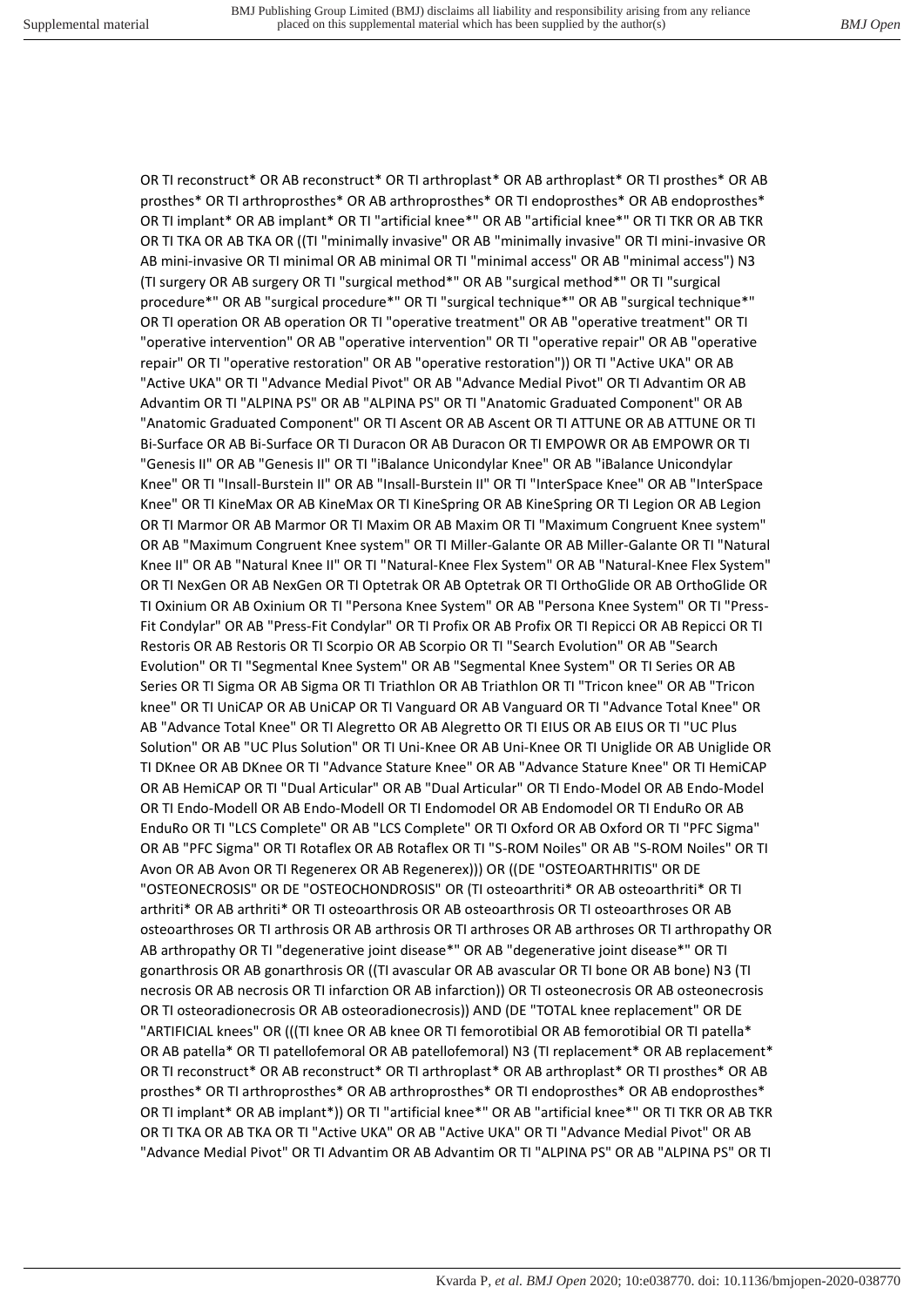"Anatomic Graduated Component" OR AB "Anatomic Graduated Component" OR TI Ascent OR AB Ascent OR TI ATTUNE OR AB ATTUNE OR TI Bi-Surface OR AB Bi-Surface OR TI Duracon OR AB Duracon OR TI EMPOWR OR AB EMPOWR OR TI "Genesis II" OR AB "Genesis II" OR TI "iBalance Unicondylar Knee" OR AB "iBalance Unicondylar Knee" OR TI "Insall-Burstein II" OR AB "Insall-Burstein II" OR TI "InterSpace Knee" OR AB "InterSpace Knee" OR TI KineMax OR AB KineMax OR TI KineSpring OR AB KineSpring OR TI Legion OR AB Legion OR TI Marmor OR AB Marmor OR TI Maxim OR AB Maxim OR TI "Maximum Congruent Knee system" OR AB "Maximum Congruent Knee system" OR TI Miller-Galante OR AB Miller-Galante OR TI "Natural Knee II" OR AB "Natural Knee II" OR TI "Natural-Knee Flex System" OR AB "Natural-Knee Flex System" OR TI NexGen OR AB NexGen OR TI Optetrak OR AB Optetrak OR TI OrthoGlide OR AB OrthoGlide OR TI Oxinium OR AB Oxinium OR TI "Persona Knee System" OR AB "Persona Knee System" OR TI "Press-Fit Condylar" OR AB "Press-Fit Condylar" OR TI Profix OR AB Profix OR TI Repicci OR AB Repicci OR TI Restoris OR AB Restoris OR TI Scorpio OR AB Scorpio OR TI "Search Evolution" OR AB "Search Evolution" OR TI "Segmental Knee System" OR AB "Segmental Knee System" OR TI Series OR AB Series OR TI Sigma OR AB Sigma OR TI Triathlon OR AB Triathlon OR TI "Tricon knee" OR AB "Tricon knee" OR TI UniCAP OR AB UniCAP OR TI Vanguard OR AB Vanguard OR TI "Advance Total Knee" OR AB "Advance Total Knee" OR TI Alegretto OR AB Alegretto OR TI EIUS OR AB EIUS OR TI "UC Plus Solution" OR AB "UC Plus Solution" OR TI Uni-Knee OR AB Uni-Knee OR TI Uniglide OR AB Uniglide OR TI DKnee OR AB DKnee OR TI "Advance Stature Knee" OR AB "Advance Stature Knee" OR TI HemiCAP OR AB HemiCAP OR TI "Dual Articular" OR AB "Dual Articular" OR TI Endo-Model OR AB Endo-Model OR TI Endo-Modell OR AB Endo-Modell OR TI Endomodel OR AB Endomodel OR TI EnduRo OR AB EnduRo OR TI "LCS Complete" OR AB "LCS Complete" OR TI Oxford OR AB Oxford OR TI "PFC Sigma" OR AB "PFC Sigma" OR TI Rotaflex OR AB Rotaflex OR TI "S-ROM Noiles" OR AB "S-ROM Noiles" OR TI Avon OR AB Avon OR TI Regenerex OR AB Regenerex)))) AND (DE "MUSCLE strength" OR DE "MUSCLE weakness" OR DE "TORQUE" OR DE "GLUTEAL muscles" OR DE "GLUTEUS medius" OR DE "GLUTEUS minimus" OR DE "PIRIFORMIS muscle" OR (((TI muscle OR AB muscle OR TI muscular OR AB muscular) N3 (TI strength OR AB strength OR TI power OR AB power OR TI force OR AB force OR TI weakness OR AB weakness OR TI weakening OR AB weakening OR TI insufficiency OR AB insufficiency OR TI fatigue OR AB fatigue OR TI deficit\* OR AB deficit\*)) OR TI torque OR AB torque OR TI "torsional moment\*" OR AB "torsional moment\*" OR TI "turning force\*" OR AB "turning force\*" OR TI newton-meter\* OR AB newtonmeter\* OR TI "hip abduct\*" OR AB "hip abduct\*" OR TI gluteus OR AB gluteus OR TI "gluteal muscle\*" OR AB "gluteal muscle\*" OR TI "abduction motion" OR AB "abduction motion" OR ((TI pelvic OR AB pelvic OR TI pelvis OR AB pelvis) N3 TI movement\* OR AB movement\*))))

# Web of Science Core Collection

#### (20191219; 662 hits)

TS=((((((knee OR femorotibial OR patellofemoral) NEAR/5 (osteoarthriti\* OR arthriti\* OR osteoarthrosis OR osteoarthroses OR arthrosis OR arthroses OR arthropathy OR "degenerative joint disease\*")) OR "gonarthrosis") AND (replacement\* OR reconstruct\* OR arthroplast\* OR prosthes\* OR arthroprosthes\* OR endoprosthes\* OR implant\* OR "artificial knee\*" OR TKR OR TKA OR (("minimally invasive" OR mini-invasive OR minimal OR "minimal access") NEAR/2 (surgery OR "surgical method\*" OR "surgical procedure\*" OR "surgical technique\*" OR operation OR "operative treatment" OR "operative intervention" OR "operative repair" OR "operative restoration")) OR "Active UKA" OR "Advance Medial Pivot" OR "Advantim" OR "ALPINA PS" OR "Anatomic Graduated Component" OR "Ascent" OR "ATTUNE" OR "Bi-Surface" OR "Duracon" OR "EMPOWR" OR "Genesis II" OR "iBalance Unicondylar Knee" OR "Insall-Burstein II" OR "InterSpace Knee" OR "KineMax" OR "KineSpring" OR "Legion" OR "Marmor" OR "Maxim" OR "Maximum Congruent Knee system" OR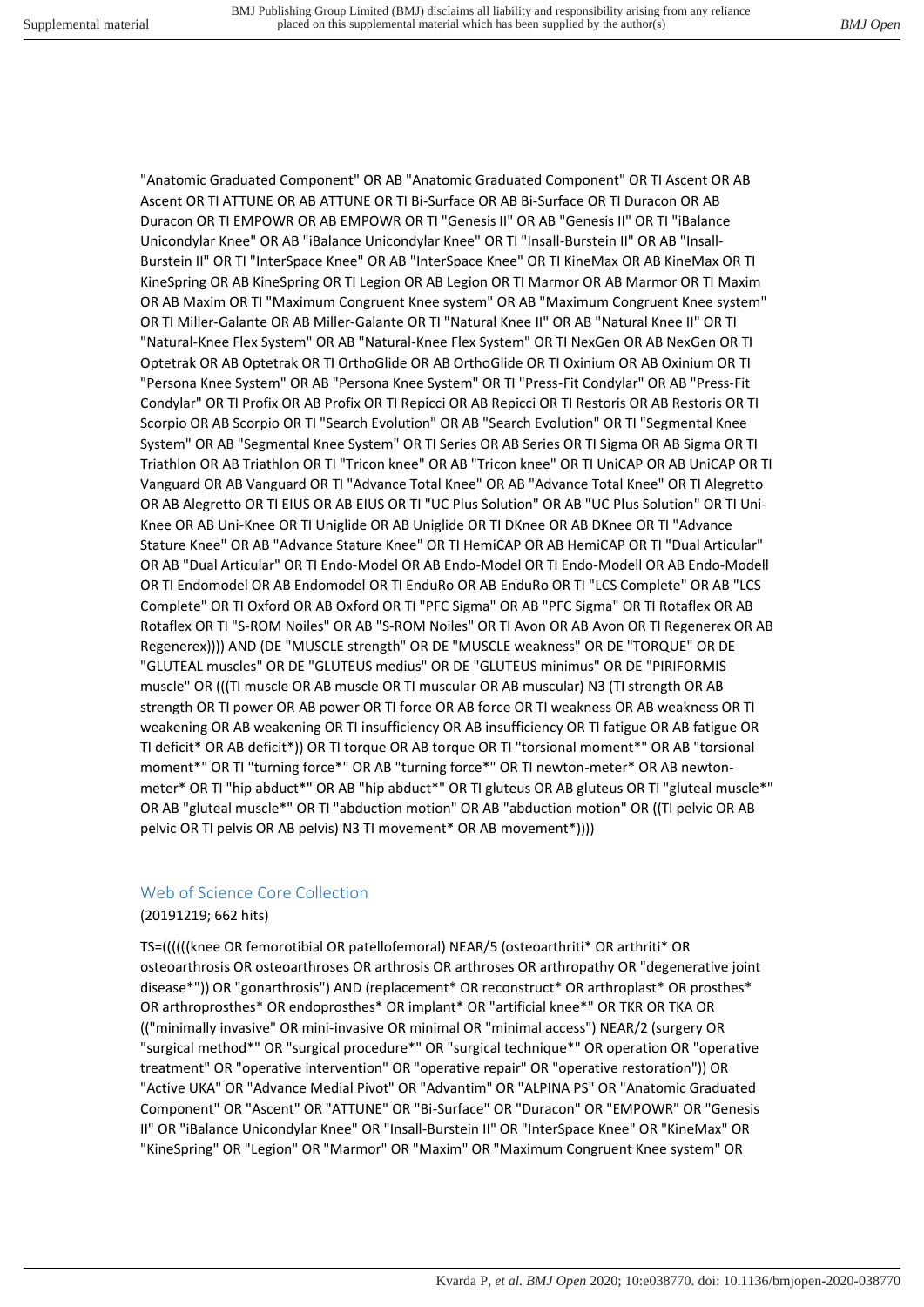"Miller-Galante" OR "Natural Knee II" OR "Natural-Knee Flex System" OR "NexGen" OR "Optetrak" OR "OrthoGlide" OR "Oxinium" OR "Persona Knee System" OR "Press-Fit Condylar" OR "Profix" OR "Repicci" OR "Restoris" OR "Scorpio" OR "Search Evolution" OR "Segmental Knee System" OR "Series 7000" OR "Sigma" OR "Triathlon" OR "Tricon knee" OR "UniCAP" OR "Vanguard" OR "Advance Total Knee" OR "Alegretto" OR "EIUS" OR "UC Plus Solution" OR "Uni-Knee" OR "Uniglide" OR "3DKnee" OR "Advance Stature Knee" OR "HemiCAP" OR "Dual Articular 2000" OR "Endo-Model" OR "Endo-Modell" OR "Endomodel" OR "EnduRo" OR "LCS Complete" OR "Oxford" OR "P.F.C. Sigma" OR "PFC Sigma" OR "Rotaflex" OR "S-ROM Noiles" OR "Avon" OR "Regenerex")) OR ((osteoarthriti\* OR arthriti\* OR osteoarthrosis OR osteoarthroses OR arthrosis OR arthroses OR arthropathy OR "degenerative joint disease\*" OR "gonarthrosis" OR ((avascular OR bone) NEAR/2 (necrosis OR infarction)) OR osteonecrosis OR osteoradionecrosis) AND (((knee OR femorotibial OR patella\* OR patellofemoral) NEAR/2 (replacement\* OR reconstruct\* OR arthroplast\* OR prosthes\* OR arthroprosthes\* OR endoprosthes\* OR implant\*)) OR "artificial knee\*" OR TKR OR TKA OR "Active UKA" OR "Advance Medial Pivot" OR "Advantim" OR "ALPINA PS" OR "Anatomic Graduated Component" OR "Ascent" OR "ATTUNE" OR "Bi-Surface" OR "Duracon" OR "EMPOWR" OR "Genesis II" OR "iBalance Unicondylar Knee" OR "Insall-Burstein II" OR "InterSpace Knee" OR "KineMax" OR "KineSpring" OR "Legion" OR "Marmor" OR "Maxim" OR "Maximum Congruent Knee system" OR "Miller-Galante" OR "Natural Knee II" OR "Natural-Knee Flex System" OR "NexGen" OR "Optetrak" OR "OrthoGlide" OR "Oxinium" OR "Persona Knee System" OR "Press-Fit Condylar" OR "Profix" OR "Repicci" OR "Restoris" OR "Scorpio" OR "Search Evolution" OR "Segmental Knee System" OR "Series 7000" OR "Sigma" OR "Triathlon" OR "Tricon knee" OR "UniCAP" OR "Vanguard" OR "Advance Total Knee" OR "Alegretto" OR "EIUS" OR "UC Plus Solution" OR "Uni-Knee" OR "Uniglide" OR "3DKnee" OR "Advance Stature Knee" OR "HemiCAP" OR "Dual Articular 2000" OR "Endo-Model" OR "Endo-Modell" OR "Endomodel" OR "EnduRo" OR "LCS Complete" OR "Oxford" OR "P.F.C. Sigma" OR "PFC Sigma" OR "Rotaflex" OR "S-ROM Noiles" OR "Avon" OR "Regenerex"))) AND (((muscle OR muscular) NEAR/2 (strength OR power OR force OR weakness OR weakening OR insufficiency OR fatigue OR deficit\*)) OR torque OR "torsional moment\*" OR "turning force\*" OR newton-meter\* OR "hip abduct\*" OR gluteus OR "gluteal muscle\*" OR "abduction motion" OR ((pelvic OR pelvis) NEAR/2 movement\*)))

# Scopus

# (20191219; 993 hits)

TITLE-ABS-KEY((((((knee OR femorotibial OR patellofemoral) W/5 (osteoarthriti\* OR arthriti\* OR osteoarthrosis OR osteoarthroses OR arthrosis OR arthroses OR arthropathy OR "degenerative joint disease\*")) OR "gonarthrosis") AND (replacement\* OR reconstruct\* OR arthroplast\* OR prosthes\* OR arthroprosthes\* OR endoprosthes\* OR implant\* OR "artificial knee\*" OR TKR OR TKA OR (("minimally invasive" OR mini-invasive OR minimal OR "minimal access") W/2 (surgery OR "surgical method\*" OR "surgical procedure\*" OR "surgical technique\*" OR operation OR "operative treatment" OR "operative intervention" OR "operative repair" OR "operative restoration")) OR "Active UKA" OR "Advance Medial Pivot" OR "Advantim" OR "ALPINA PS" OR "Anatomic Graduated Component" OR "Ascent" OR "ATTUNE" OR "Bi-Surface" OR "Duracon" OR "EMPOWR" OR "Genesis II" OR "iBalance Unicondylar Knee" OR "Insall-Burstein II" OR "InterSpace Knee" OR "KineMax" OR "KineSpring" OR "Legion" OR "Marmor" OR "Maxim" OR "Maximum Congruent Knee system" OR "Miller-Galante" OR "Natural Knee II" OR "Natural-Knee Flex System" OR "NexGen" OR "Optetrak" OR "OrthoGlide" OR "Oxinium" OR "Persona Knee System" OR "Press-Fit Condylar" OR "Profix" OR "Repicci" OR "Restoris" OR "Scorpio" OR "Search Evolution" OR "Segmental Knee System" OR "Series 7000" OR "Sigma" OR "Triathlon" OR "Tricon knee" OR "UniCAP" OR "Vanguard" OR "Advance Total